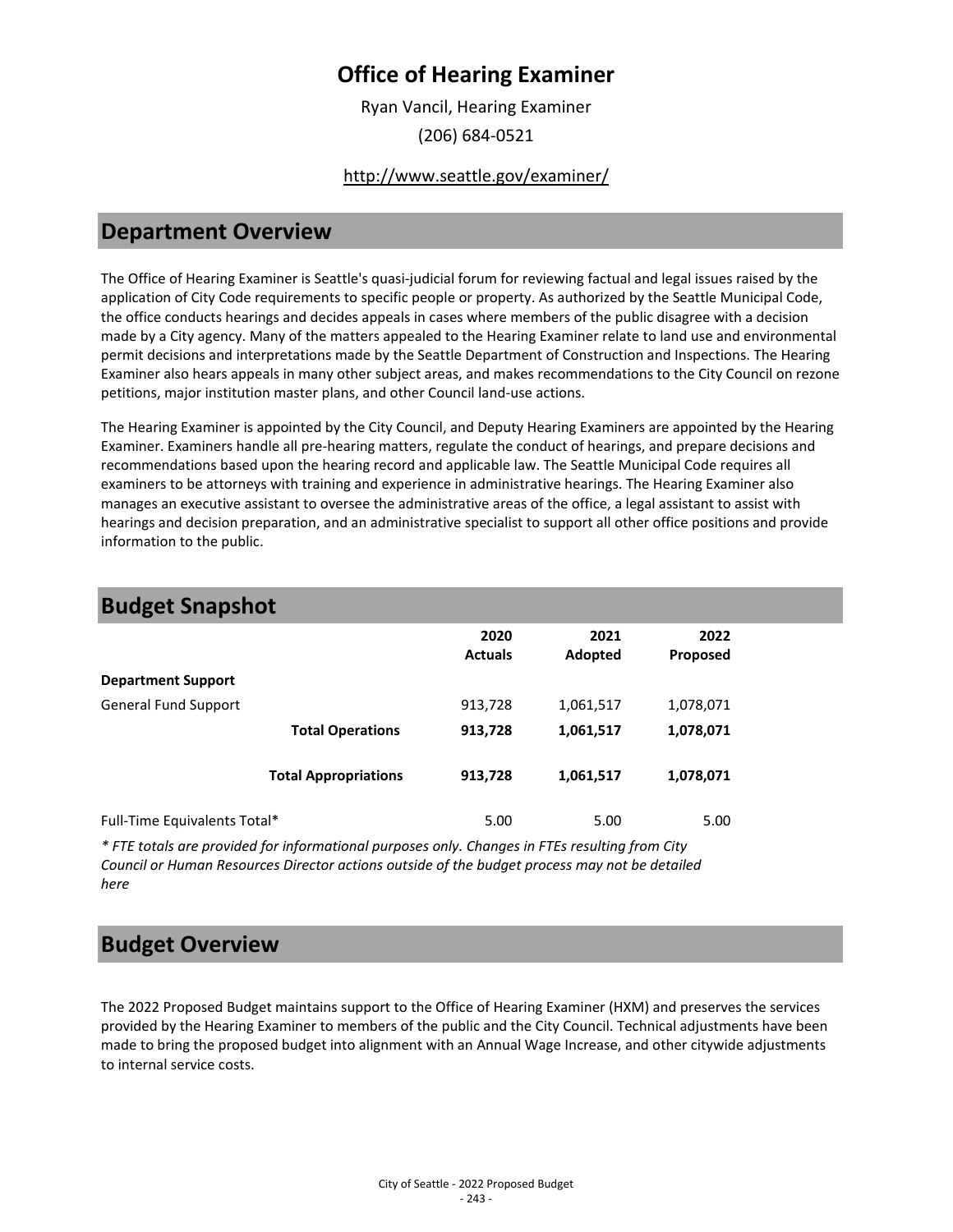### **Office of Hearing Examiner**

### **Incremental Budget Changes**

#### **Office of Hearing Examiner**

|                                                | <b>Dollars</b> | <b>FTE</b> |
|------------------------------------------------|----------------|------------|
| 2021 Adopted Budget                            | 1,061,517      | 5.00       |
| <b>Baseline</b>                                |                |            |
| Citywide Adjustments for Standard Cost Changes | 16,554         |            |
| <b>Total Incremental Changes</b>               | \$16,554       |            |
| <b>Total 2022 Proposed Budget</b>              | \$1,078,071    | 5.00       |

#### **Description of Incremental Budget Changes**

|                                                       | <b>Baseline</b> |
|-------------------------------------------------------|-----------------|
| <b>Citywide Adjustments for Standard Cost Changes</b> |                 |
| Expenditures                                          | \$16.554        |

Citywide technical adjustments made in the baseline phase reflect changes to internal services costs, including rates from the Department of Finance & Administrative Services, Seattle Information Technology Department, Seattle Department of Human Resources, and for healthcare, retirement and industrial insurance charges for the department. These adjustments reflect initial assumptions about these costs and inflators early in the budget process.

| <b>Expenditure Overview</b>                        |                        |                 |                         |  |
|----------------------------------------------------|------------------------|-----------------|-------------------------|--|
| <b>Appropriations</b>                              | 2020<br><b>Actuals</b> | 2021<br>Adopted | 2022<br><b>Proposed</b> |  |
| HXM - BO-HX-V1X00 - Office of the Hearing Examiner |                        |                 |                         |  |
| 00100 - General Fund                               | 913,728                | 1,061,517       | 1,078,071               |  |
| Total for BSL: BO-HX-V1X00                         | 913,728                | 1,061,517       | 1,078,071               |  |
| <b>Department Total</b>                            | 913,728                | 1,061,517       | 1,078,071               |  |
| Department Full-Time Equivalents Total*            | 5.00                   | 5.00            | 5.00                    |  |

*\* FTE totals are provided for informational purposes only. Changes in FTEs resulting from City Council or Human Resources Director actions outside of the budget process may not be detailed here*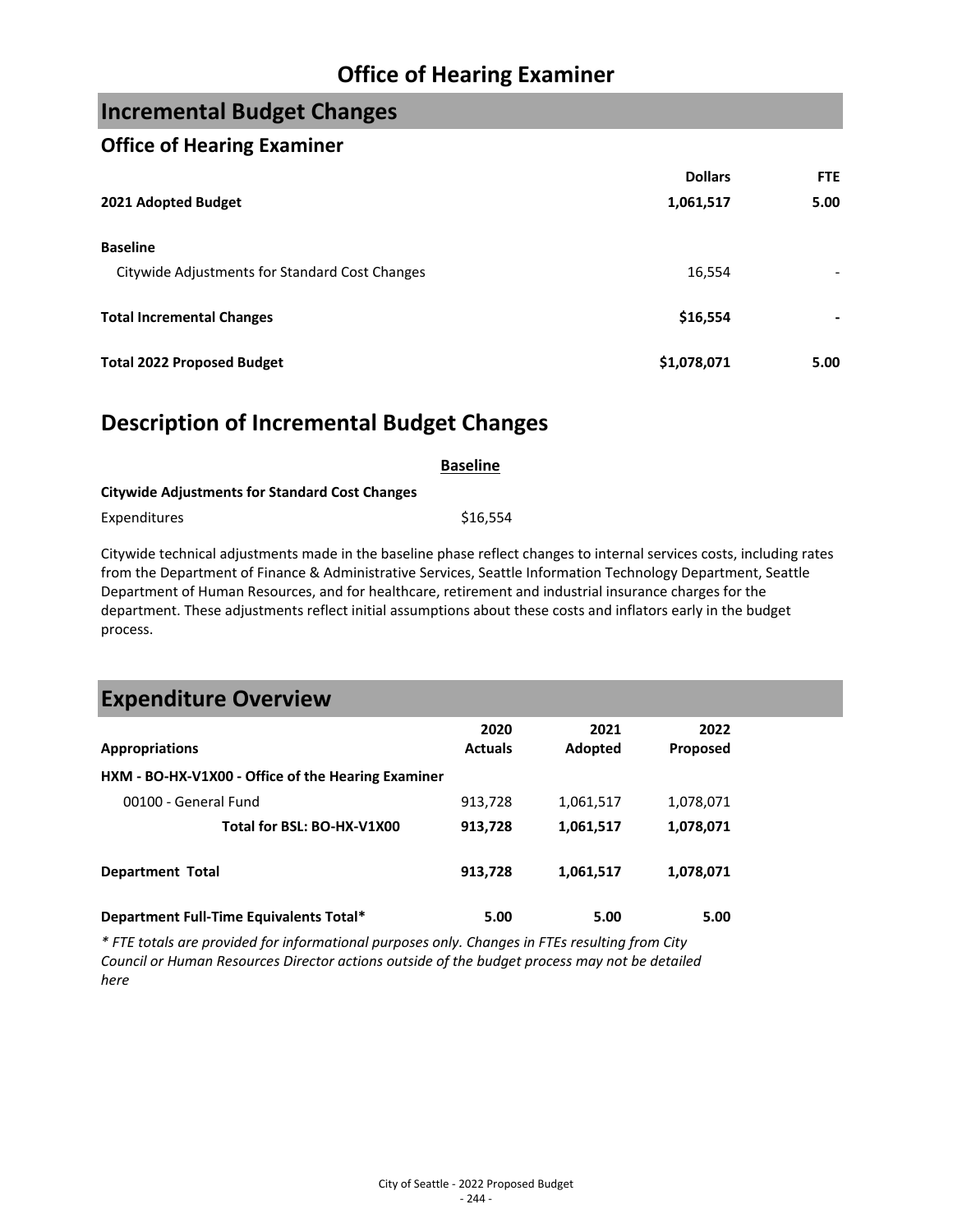## **Office of Hearing Examiner**

# **Budget Summary by Fund Office of Hearing Examiner**

|                              | 2020<br><b>Actuals</b> | 2021<br>Adopted | 2022<br>Proposed |
|------------------------------|------------------------|-----------------|------------------|
| 00100 - General Fund         | 913.728                | 1,061,517       | 1,078,071        |
| <b>Budget Totals for HXM</b> | 913.728                | 1.061.517       | 1,078,071        |

## **Appropriations by Budget Summary Level and Program**

#### **HXM - BO-HX-V1X00 - Office of the Hearing Examiner**

The purpose of the Office of Hearing Examiner Budget Summary Level is to conduct fair and impartial hearings in all subject areas where the Seattle Municipal Code grants authority to do so (there are currently more than 75 subject areas) and to issue decisions and recommendations consistent with applicable law.

| <b>Program Expenditures</b>    | 2020<br><b>Actuals</b> | 2021<br>Adopted | 2022<br>Proposed |
|--------------------------------|------------------------|-----------------|------------------|
| Office of the Hearing Examiner | 913,728                | 1,061,517       | 1,078,071        |
| Total                          | 913,728                | 1,061,517       | 1,078,071        |
| Full-time Equivalents Total*   | 5.00                   | 5.00            | 5.00             |

*\*FTE totals are provided for informational purposes only. Changes in FTEs resulting from City Council or Human Resources Director actions outside of the budget process may not be detailed here*